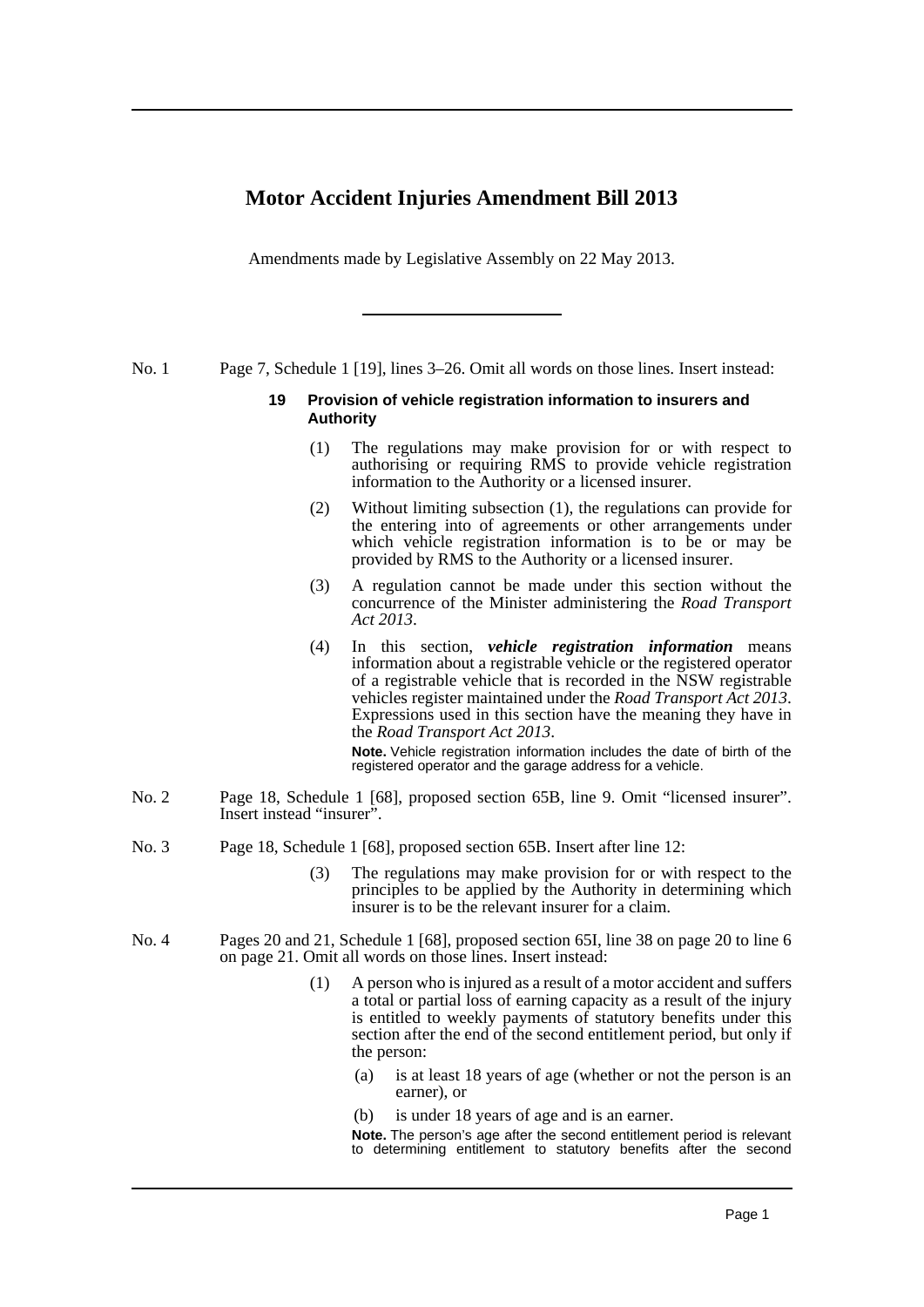entitlement period. A person's age at the date of the motor accident is not relevant. Section 65K defines when a person is an earner.

- No. 5 Page 44, Schedule 1 [68], proposed section 65ZR, line 1. Insert "**and regulations**" after "**Guidelines**".
- No. 6 Page 44, Schedule 1 [68], proposed section 65ZR. Insert after line 15:
	- (2) The regulations may prescribe the discount rate that is to be applied in determining, for the purposes of the redemption of a claim, the present value of statutory benefits payable in the future.
- No. 7 Page 56, Schedule 1 [68]. Insert after line 1:

## **65ZZN Payment of lump sum benefits to NSW Trustee and Guardian**

- (1) A claims assessor may direct that an amount payable to a person under this Chapter in redemption of a claim for statutory benefits or as statutory benefits under Part 3A.5 is to be paid to the NSW Trustee in trust for the benefit of the person entitled to the payment if the person is under 18 years of age or is under a legal disability.
- (2) Any money so paid to the NSW Trustee may be invested, applied, paid out or otherwise dealt with by the NSW Trustee in such manner as the NSW Trustee thinks fit for the benefit of the person entitled to the money, subject to any directions of a claims assessor.
- (3) The receipt of the NSW Trustee is sufficient discharge in respect of any money paid to the NSW Trustee under this section.
- (4) All amounts held by the NSW Trustee under this section are to form part of a common fund established under the *NSW Trustee and Guardian Act 2009* and are available for investment as provided by that Act.
- (5) A power conferred by this section on the NSW Trustee to invest money for the benefit of a person includes a power to invest the money in any manner that the NSW Trustee is authorised under the *NSW Trustee and Guardian Act 2009* to invest money held in trust by the NSW Trustee.
- (6) In this section, *NSW Trustee* means the NSW Trustee and Guardian constituted under the *NSW Trustee and Guardian Act 2009*.
- No. 8 Page 88, Schedule 1 [158], line 13. Omit "and employers".
- No. 9 Page 96, Schedule 1 [167]. Insert after line 7:

## **51 Transitional arrangements for railway and other public transport accidents**

(1) Chapter 5 (Award of damages) of this Act continues to apply as it was in force immediately before the commencement of section 123A of this Act for the purposes of the application of that Chapter to an award of damages as provided for by section 121 (Application of common law damages for motor accidents to railway and other public transport accidents) of the *Transport Administration Act 1988*.